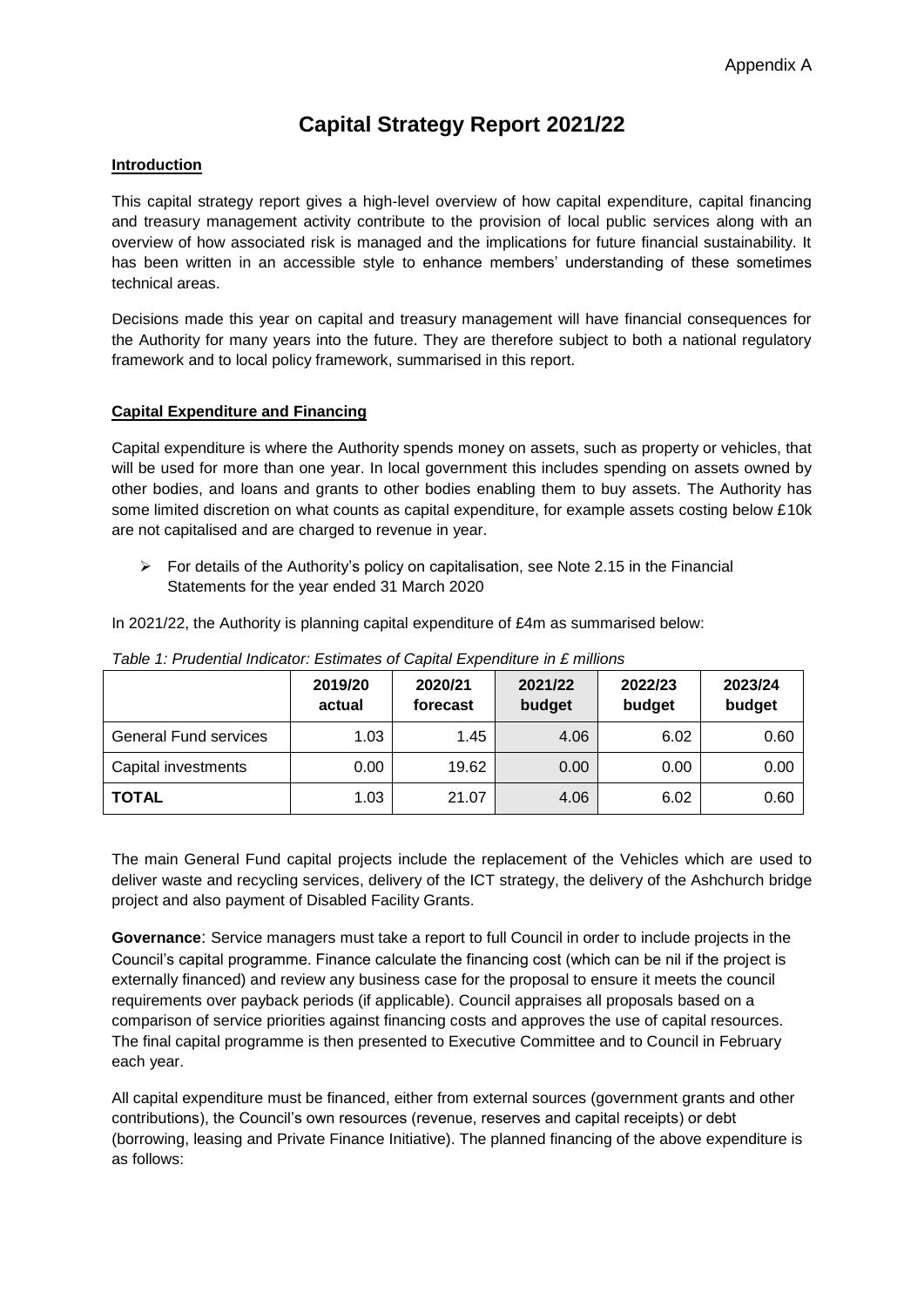|                  | 2019/20<br>actual | 2020/21<br>forecast | 2021/22<br>budget | 2022/23<br>budget | 2023/24<br>budget |
|------------------|-------------------|---------------------|-------------------|-------------------|-------------------|
| External sources | 0.57              | 0.56                | 3.59              | 5.87              | 0.50              |
| Own resources    | 0.46              | 0.89                | 0.47              | 0.15              | 0.10              |
| Debt             | 0.00              | 19.62               | 0.00              | 0.00              | 0.00              |
| <b>TOTAL</b>     | 1.03              | 21.07               | 4.06              | 6.02              | 0.60              |

#### *Table 2: Capital financing in £ millions*

Debt is only a temporary source of finance, since loans and leases must be repaid, and this is therefore replaced over time by other financing, usually from revenue which is known as minimum revenue provision (MRP). Alternatively, proceeds from selling capital assets (known as capital receipts) may be used to replace debt finance. Planned MRP and use of capital receipts are as follows:

#### *Table 3: Replacement of debt finance in £'000*

|               | 2019/20 | 2020/21  | 2021/22 | 2022/23 | 2023/24 |
|---------------|---------|----------|---------|---------|---------|
|               | actual  | forecast | budget  | budget  | budget  |
| Own resources | 537     | 552      | 882     | 905     | 1,000   |

The Authority's cumulative outstanding amount of debt finance is measured by the capital financing requirement (CFR). This increases with new debt-financed capital expenditure and reduces with MRP and capital receipts used to replace debt. The CFR is expected to be £54,130k during 2021/22. Based on the above figures for expenditure and financing, the Authority's estimated CFR is as follows:

| Table 4: Prudential Indicator: Estimates of Capital Financing Requirement in £'000 |  |  |
|------------------------------------------------------------------------------------|--|--|
|                                                                                    |  |  |

|                     | 31.3.2020<br>actual | 31.3.2021<br>forecast | 31.3.2022<br>budget | 31.3.2023<br>budget | 31.3.2024<br>budget |
|---------------------|---------------------|-----------------------|---------------------|---------------------|---------------------|
| Capital investments | 36.15               | 55.00                 | 54.13               | 53.22               | 52.22               |
| <b>TOTAL CFR</b>    | 36.15               | 55.00                 | 54.13               | 53.22               | 52.22               |

**Asset management**: To ensure that capital assets continue to be of long-term use, the Council has an asset management strategy in place. This plan is set in the wider context of ensuring a sustainable future for Council expenditure and revenue and aims to:

• Identify and explain the context and objectives of Asset Management at Tewkesbury Borough Council.

• Identify and explain how the plan links with our Corporate Plan and processes that will be followed to deliver Asset Management to Tewkesbury Borough Council.

• Identify the specific challenges and opportunities that currently affect Tewkesbury Borough Council's land and building assets and the ability of those assets to deliver the priorities, goals and promises set out in our Corporate Plan.

• Identify and recommended strategies to address and resolve issues and opportunities within the asset portfolio.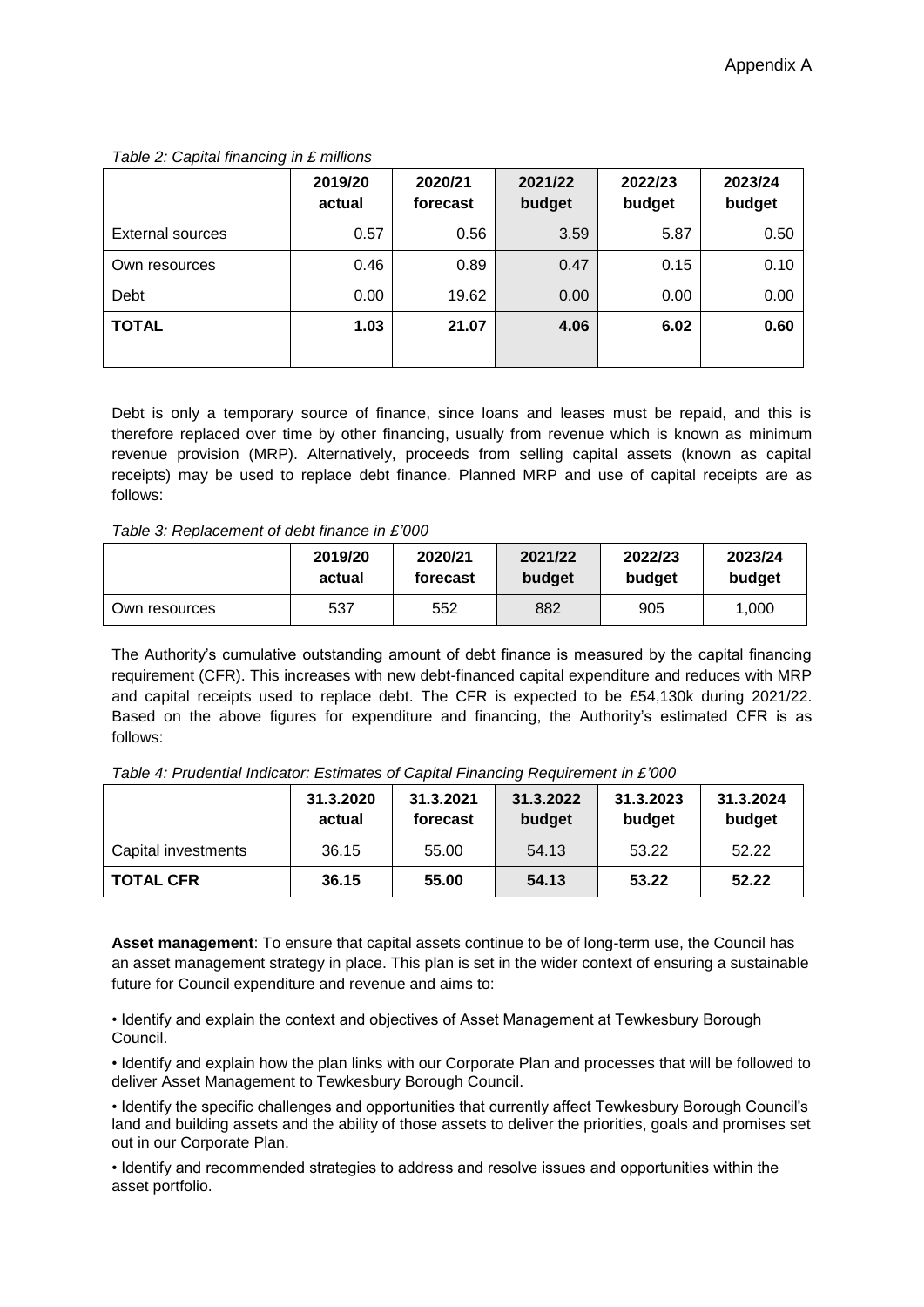• Establish an annual Service Action Plan summarising the required actions arising from those recommendations.

The Council's asset management strategy can be found on our website.

**Asset disposals**: When a capital asset is no longer needed, it may be sold so that the proceeds, known as capital receipts, can be spent on new assets or to repay debt. The Council is currently also permitted to spend capital receipts on service transformation projects until 2021/22. Repayments of capital grants, loans and investments also generate capital receipts. The Council plans to receive £20,000 of capital receipts in the coming financial year as follows:

|                       | 2019/20<br>actual | 2020/21<br>forecast | 2021/22<br>budget | 2022/23<br>budget | 2023/24<br>budget |
|-----------------------|-------------------|---------------------|-------------------|-------------------|-------------------|
| Asset sales           | 115               | 66                  |                   | 0                 |                   |
| Right to buy receipts | 21                | 20                  | 20                | 20                | 20                |
| <b>TOTAL</b>          | 136               | 86                  | 20                | 20                | 20                |

*Table 5: Capital receipts receivable in £'000*

 $\triangleright$  The Authority's Flexible Use of Capital Receipts Policy is available alongside this report.

### **Treasury Management**

Treasury management is concerned with keeping sufficient but not excessive cash available to meet the Authority's spending needs, while managing the risks involved. Surplus cash is invested until required, while a shortage of cash will be met by borrowing, to avoid excessive credit balances or overdrafts in the bank current account. The Authority is typically cash rich in the short-term as revenue income is received before it is spent, but cash poor in the long-term as capital expenditure is incurred before being financed. The revenue cash surpluses are offset against capital cash shortfalls to reduce overall borrowing.

Due to decisions taken in the past, the Authority currently has £39.66m borrowing at an average interest rate of 1.19% and £26.99m treasury investments at an average rate of 1.79%.

**Borrowing strategy:** The Authority's main objectives when borrowing are to achieve a low but certain cost of finance while retaining flexibility should plans change in future. These objectives are often conflicting, and the Authority therefore seeks to strike a balance between cheap short-term loans (currently available at around 0.10%) and long-term fixed rate loans where the future cost is known but higher (currently 1.5 to 2.5%).

Projected levels of the Authority's total outstanding debt (which comprises borrowing, PFI liabilities, leases are shown below, compared with the capital financing requirement (see above).

|                                  | 31.3.2020<br>actual | 31.3.2021<br>forecast | 31.3.2022<br>budget | 31.3.2023<br>budget | 31.3.2024<br>budget |
|----------------------------------|---------------------|-----------------------|---------------------|---------------------|---------------------|
| Debt                             | 44.5                | 39.44                 | 38.9                | 38.36               | 37.82               |
| Capital Financing<br>Requirement | 36.15               | 55.00                 | 54.13               | 53.22               | 52.22               |

*Table 6: Prudential Indicator: Gross Debt and the Capital Financing Requirement in £'000*

Statutory guidance is that debt should remain below the capital financing requirement, except in the short-term. As can be seen from table 6, the Authority expects to comply with this in the medium term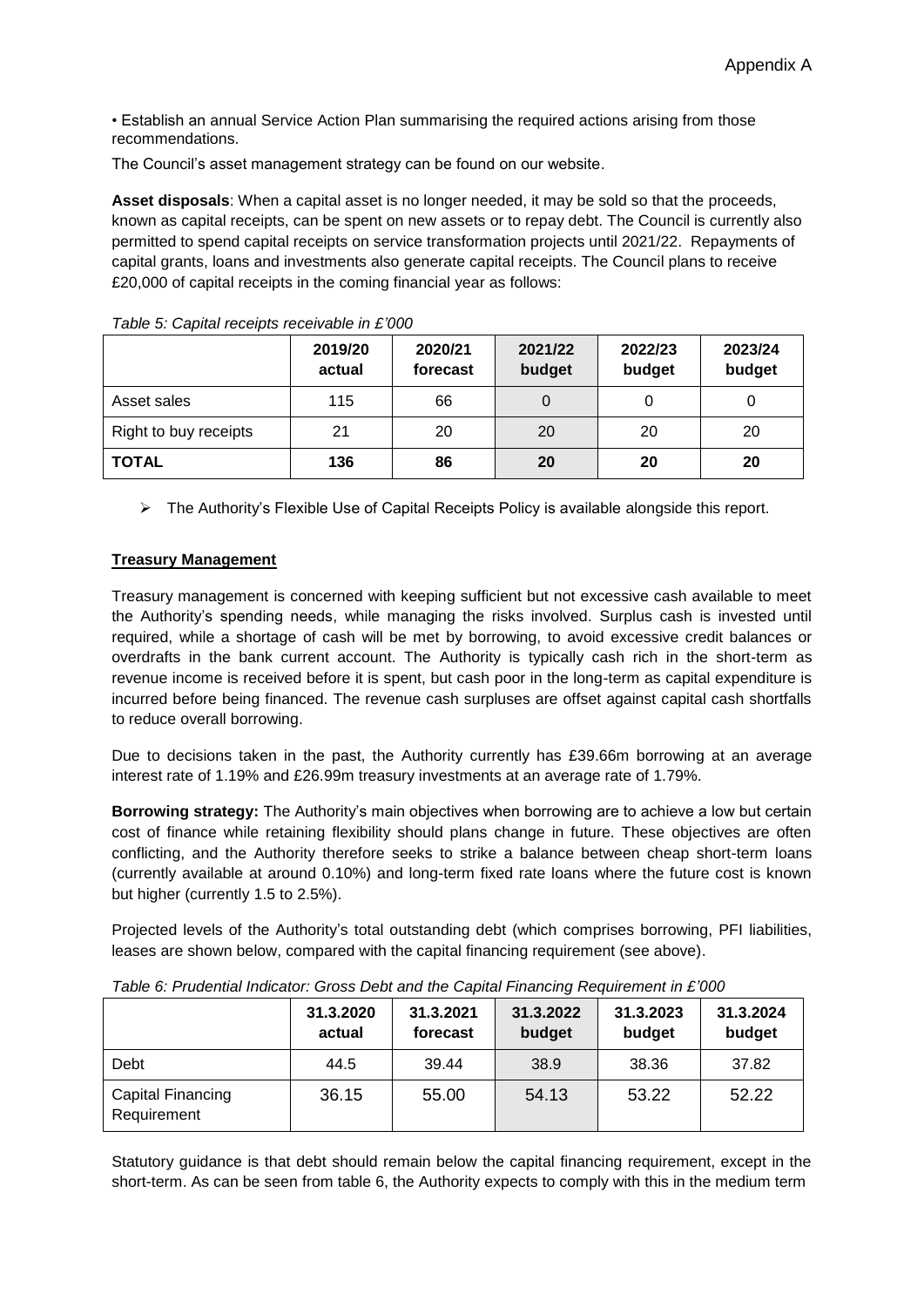**Liability benchmark:** To compare the Authority's actual borrowing against an alternative strategy, a liability benchmark has been calculated showing the lowest risk level of borrowing. This assumes that cash and investment balances are kept to a minimum level of £10m at each year-end. This benchmark is currently £31.00m and is forecast to fall to £26.12m over the next three years.

| . where $\sim$ , $\sim$ , $\sim$ , $\sim$ , $\sim$ , $\sim$ , $\sim$ , $\sim$ , $\sim$ , $\sim$ , $\sim$ , $\sim$ , $\sim$ , $\sim$ , $\sim$ , $\sim$ |                     |                       |                     |                     |                     |  |  |  |  |
|-------------------------------------------------------------------------------------------------------------------------------------------------------|---------------------|-----------------------|---------------------|---------------------|---------------------|--|--|--|--|
|                                                                                                                                                       | 31.3.2020<br>actual | 31.3.2021<br>forecast | 31.3.2022<br>budget | 31.3.2023<br>budget | 31.3.2024<br>budget |  |  |  |  |
| Outstanding borrowing                                                                                                                                 | 44.5                | 39.44                 | 38.9                | 38.36               | 37.82               |  |  |  |  |
| Liability benchmark                                                                                                                                   | 10.55               | 31.00                 | 28.93               | 27.12               | 26.12               |  |  |  |  |

*Table 7: Borrowing and the Liability Benchmark in £ millions*

The table shows that the Authority expects to remain borrowed above its liability benchmark. This is because a deliberate decision has been made to borrow additional sums due to the volatility of the Councils cash flows.

**Affordable borrowing limit:** The Authority is legally obliged to set an affordable borrowing limit (also termed the authorised limit for external debt) each year and to keep it under review. In line with statutory guidance, a lower "operational boundary" is also set as a warning level should debt approach the limit.

| Table 8: Prudential Indicators: Authorised limit and operational boundary for external debt in £m |  |  |  |  |  |
|---------------------------------------------------------------------------------------------------|--|--|--|--|--|
|                                                                                                   |  |  |  |  |  |

|                                  | 2020/21<br>limit | 2021/22<br>limit | 2022/23<br>limit | 2023/24<br>limit |
|----------------------------------|------------------|------------------|------------------|------------------|
| Authorised limit – borrowing     | 60               | 60               | 60               | 60               |
| Operational boundary – borrowing | 55               | 55               | 55               | 55               |

Further details on borrowing are in the treasury management strategy

**Treasury investment strategy:** Treasury investments arise from receiving cash before it is paid out again. Investments made for service reasons or for pure financial gain are not generally considered to be part of treasury management.

The Authority's policy on treasury investments is to prioritise security and liquidity over yield, that is to focus on minimising risk rather than maximising returns. Cash that is likely to be spent in the near term is invested securely, for example with the government, other local authorities or selected highquality banks, to minimise the risk of loss. Money that will be held for longer terms is invested more widely, including in bonds, shares and property, to balance the risk of loss against the risk of receiving returns below inflation. Both near-term and longer-term investments may be held in pooled funds, where an external fund manager makes decisions on which particular investments to buy and the Authority may request its money back at short notice.

|                         | 31.3.2020<br>actual | 31.3.2021<br>forecast | 31.3.2022<br>budget | 31.3.2023<br>budget | 31.3.2024<br>budget |
|-------------------------|---------------------|-----------------------|---------------------|---------------------|---------------------|
| Near-term investments   | 15.0                | 6.45                  | 9.98                | 12.25               | 12.71               |
| Longer-term investments | 11.99               | 11.99                 | 9.99                | 8.99                | 8.99                |
| <b>TOTAL</b>            | 26.99               | 18.44                 | 19.97               | 21.24               | 21.70               |

*Table 9: Treasury management investments in £'000*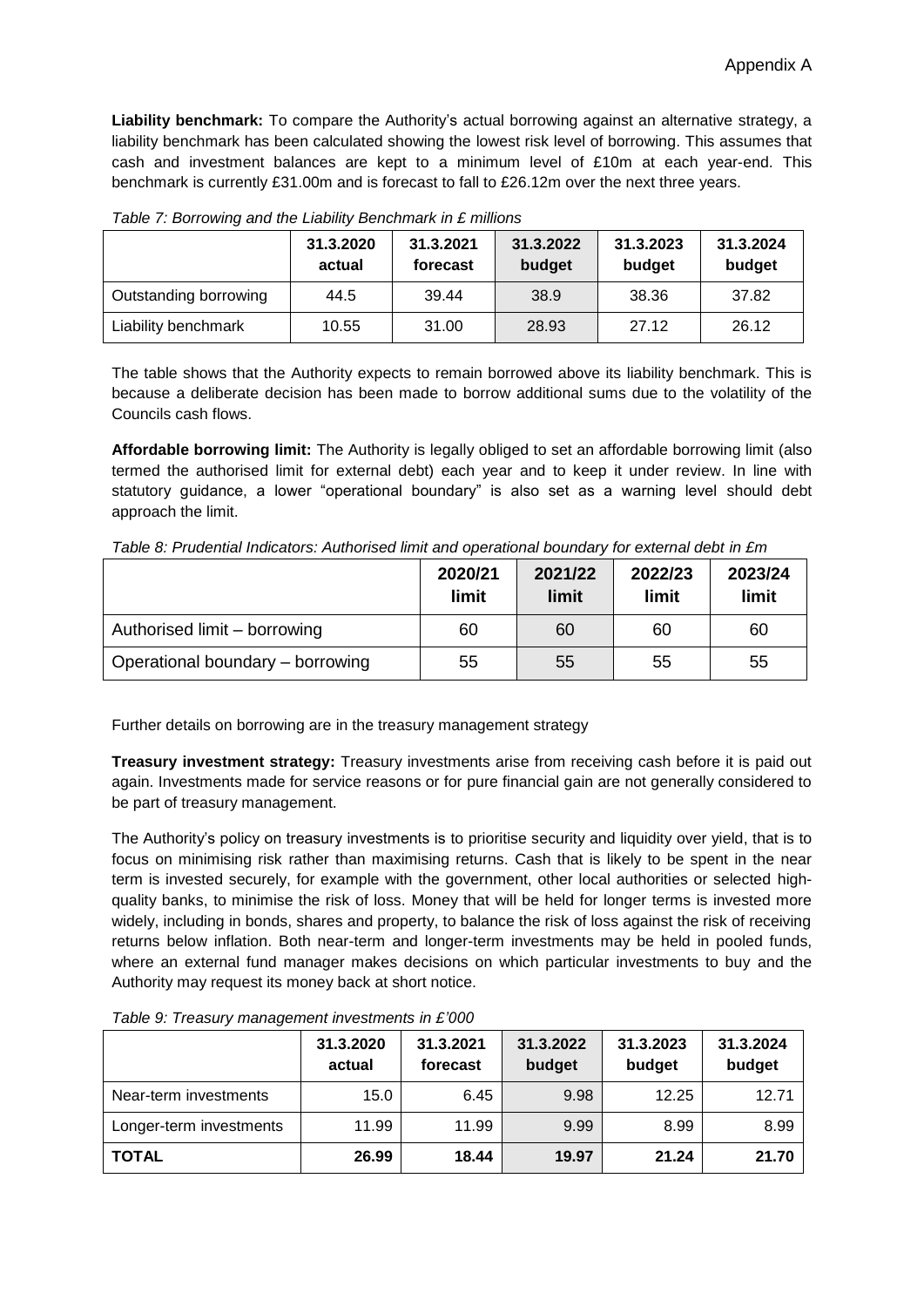Further details on treasury investments are in the treasury management strategy

**Risk management:** The effective management and control of risk are prime objectives of the Authority's treasury management activities. The treasury management strategy therefore sets out various indicators and limits to constrain the risk of unexpected losses and details the extent to which financial derivatives may be used to manage treasury risks.

**Governance:** Decisions on treasury management investment and borrowing are made daily and are therefore delegated to the Head of Finance and Assets and staff, who must act in line with the treasury management strategy approved by council. Half yearly reports on treasury management activity are presented to Executive Committee along with quarterly performance being reported as part of the quarterly budget reporting. The Audit & Governance Committee is responsible for scrutinising treasury management decisions.

# **Commercial Activities**

With central government financial support for local public services declining and uncertainty around future funding sources (e.g. New Homes Bonus), the Council has no choice but to invest in commercial property purely or mainly for financial gain. Total commercial investments are currently valued at £42m as at 31.03.20 (with a cost value of £37m) providing a net return after all costs of 3.6%.

With financial return being the main objective, the Council accepts higher risk on commercial investment than with treasury investments. The principal risk exposures include voids, fall in capital value and high asset management costs. These risks are managed by using professional property advisers who are used to analyse the risk of voids, advice on alternative uses or exit strategies for investment properties. In order that commercial investments remain proportionate to the size of the authority, these are subject to an overall maximum investment limit of £65m and contingency plans are in place (including a contingency reserve) should expected yields not materialise.

**Governance:** Decisions on commercial investments are made by the Head of Finance and Asset Management alongside the Commercial Investments Board in line with the criteria and limits approved by Council. Property and most other commercial investments are also capital expenditure and purchases will therefore also be approved as part of the capital programme.

- $\triangleright$  Further details on commercial investments and limits on their use are in the investment strategy.
- $\triangleright$  Further details on the risk management of commercial investments are also within the investment strategy.

# **Liabilities**

In addition to forecast debt of £39.44m detailed above, the Council is committed to making future payments to cover its pension fund deficit (valued at £28.8m as at 31 March 2020). It has also set aside £3.3m to cover risks of provisions (of which £2.9m relates to business rates appeals).

**Governance:** Decisions on incurring new discretional liabilities are taken in line with the Financial Procedure Rules by service managers in consultation with Head of Finance and Asset Management and the Borough Solicitor.

#### **Revenue Budget Implications**

Although capital expenditure is not charged directly to the revenue budget, interest payable on loans and MRP are charged to revenue, offset by any investment income receivable. The net annual charge